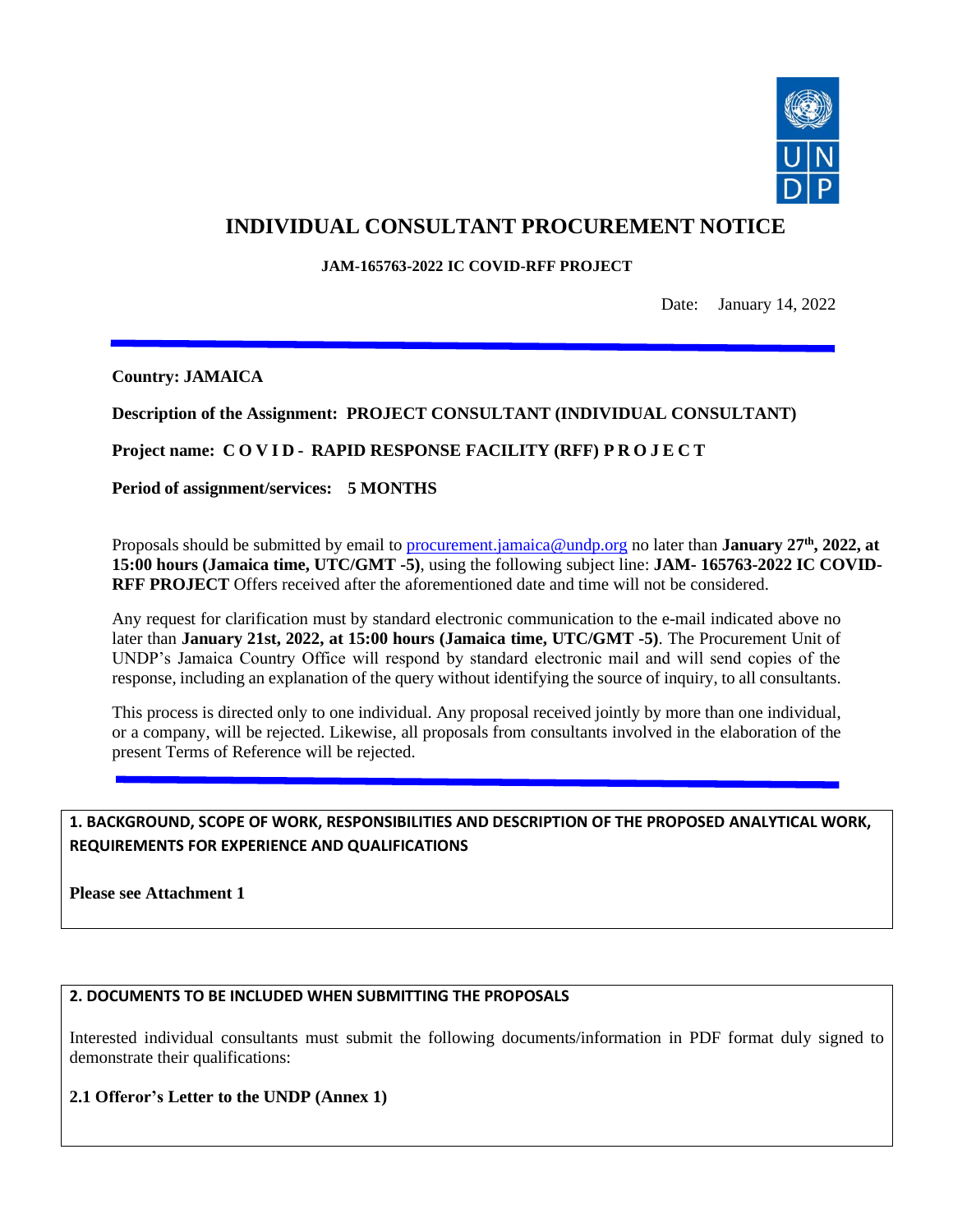### **2.2 Completed P11 Form**

(Personal History Form) (available on UNDP website) and/or CV including past experiences in similar projects and contact details of at least three (3) professional references (email and phone number).

# **2.3 Copy of Education Certificate**

**2.4 Completed Statement of Health (Annex 3)** 

## **2.5 Completed Designation of Beneficiary for IC Contract (Annex 4)**

### **3. FINANCIAL PROPOSAL**

Financial Proposal (using template provided in Annex 2) – specifying a total lump sum amount for the tasks specified in this announcement. The financial proposal shall include a breakdown of this lump sum amount for the specified tasks (e.g., costs related to data collection, capacity building events, public information session/launch, travel, and any other costs, including the number of anticipated workdays). Overall, the financial proposal shall include costs to deliver the work planned.

The financial proposal **shall specify a total lump sum amount**, and payment terms around specific and measurable (qualitative and quantitative) deliverables (i.e., whether payments fall in installments or upon completion of the entire contract). Payments are based upon output, i.e., upon delivery of the services specified in the TOR. In order to assist the requesting unit in the comparison of financial proposals, the financial proposal will include a breakdown of this lump sum amount (including travel, per diems, and number of anticipated working days).

### **Travel**

All envisaged travel costs must be included in the financial proposal. This includes all travel to join duty station/repatriation travel. In general, UNDP should not accept travel costs exceeding those of an economy class ticket. Should the IC wish to travel on a higher class he/she should do so using their own resources. In the case of unforeseeable travel, payment of travel costs including tickets, lodging and terminal expenses should be agreed upon, between the respective business unit and Individual Consultant, prior to travel and will be reimbursed.

### **EVALUATION**

**For detailed information, please refer to TOR in Attachment 1.**

### **ANNEXES**

ANNEX 1 - OFFEROR'S LETTER TO UNDP ANNEX 2 - STATEMENT OF HEALTH – INDIVIDUAL CONTRACTORS ANNEX 3 - DESIGNATION OF BENEFICIARY FOR IC CONTRACT ANNEX 4 - MODEL OF INDIVIDUAL CONSULTANT CONTRACT & GENERAL CONDITIONS OFCONTRACTS FOR THE SERVICES OF INDIVIDUAL CONTRACTORS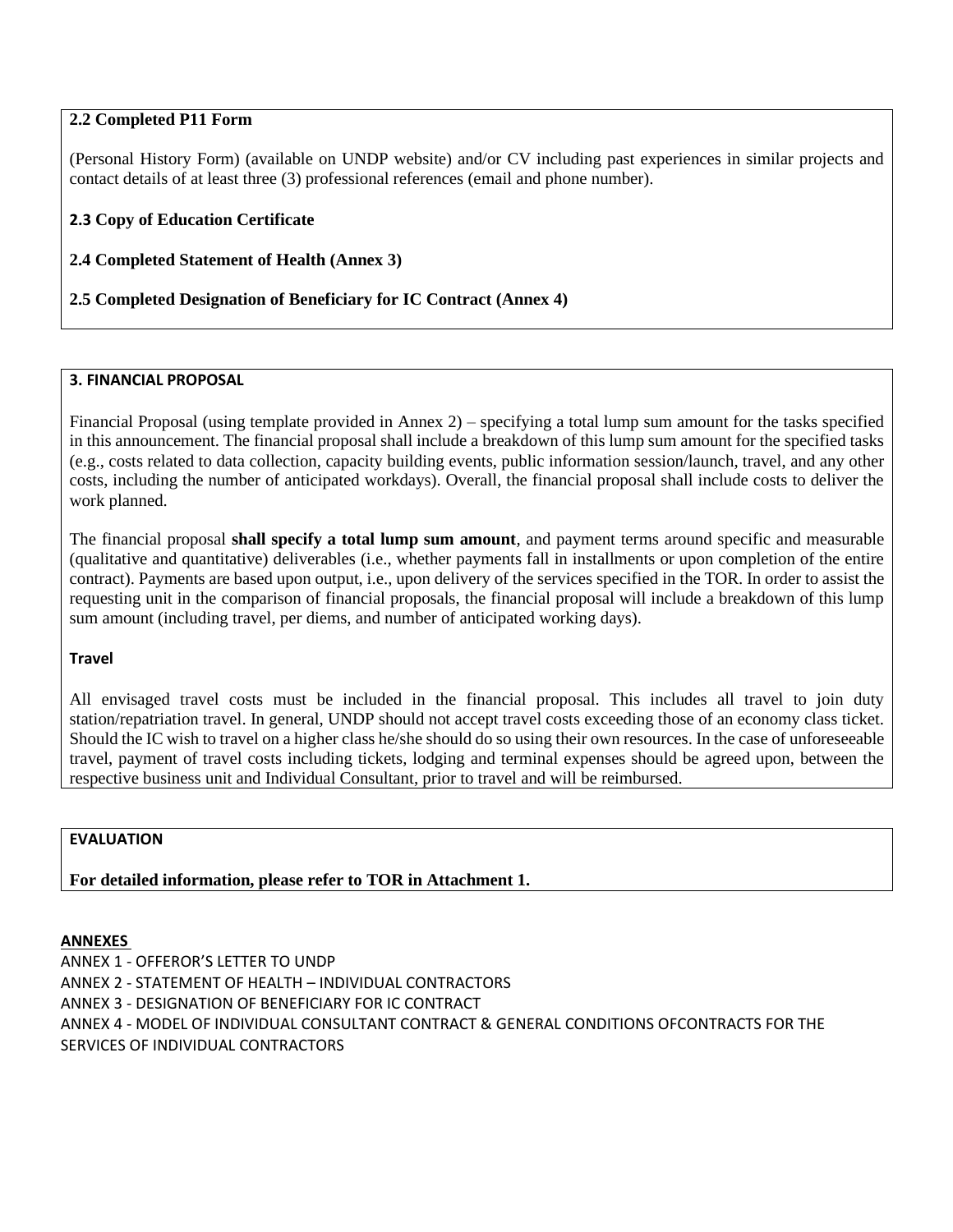# **OFFEROR'S LETTER TO UNDP CONFIRMING INTEREST AND AVAILABILITY FOR THE INDIVIDUAL CONTRACTOR (IC) ASSIGNMENT**

Date and the state of the state of the state of the state of the state of the state of the state of the state of the state of the state of the state of the state of the state of the state of the state of the state of the s

Dear Sir/Madam United Nations Development Programme Regional Hub for Latin America and the Caribbean

I hereby declare that:

I have read, understood and hereby accept the Terms of Reference describing the duties and responsibilities of: **Project Consultant- JAM-165763-2022- IC COVID- RAPID RESPONSE FACILITY (RFF) PROJECT** 

- A) I have also read, understood and hereby accept UNDP's General Conditions of Contract for the Services of the Individual Contractors;
- B) I hereby propose my services and I confirm my interest in performing the assignment through the submission of my CV which I have duly signed and attached hereto as Annex 1;
- **C)** In compliance with the requirements of the Terms of Reference, I hereby confirm that I am available forthe entire duration of the assignment, and **I shall perform the services in the manner described in my proposed approach/methodology which I have attached hereto.**
- D) I hereby propose to complete the services based on the following payment rate:

**A total lump sum of** [*state amount in words and in numbers, indicating exact currency]*,payable in the manner described in the Terms of Reference.

- E) For your evaluation, the breakdown of the abovementioned all-inclusive amount is attached hereto asAnnex 2;
- F) I recognize that the payment of the abovementioned amounts due to me shall be based on my deliveryof outputs within the timeframe specified in the TOR, which shall be subject to UNDP's review, acceptance and payment certification procedures;
- G) This offer shall remain valid for a total period of days [*minimum of 90 days*] after the submission deadline;
- *H)* I confirm that I have no first degree relative (mother, father, son, daughter, spouse/partner, brother or sister) currently employed with any UN agency or office *[disclose the name of the relative, the UN officeemploying the relative, and the relationship if, any such relationship exists];*
- *I)* If I am selected for this assignment, I shall *[please check the appropriate box]:*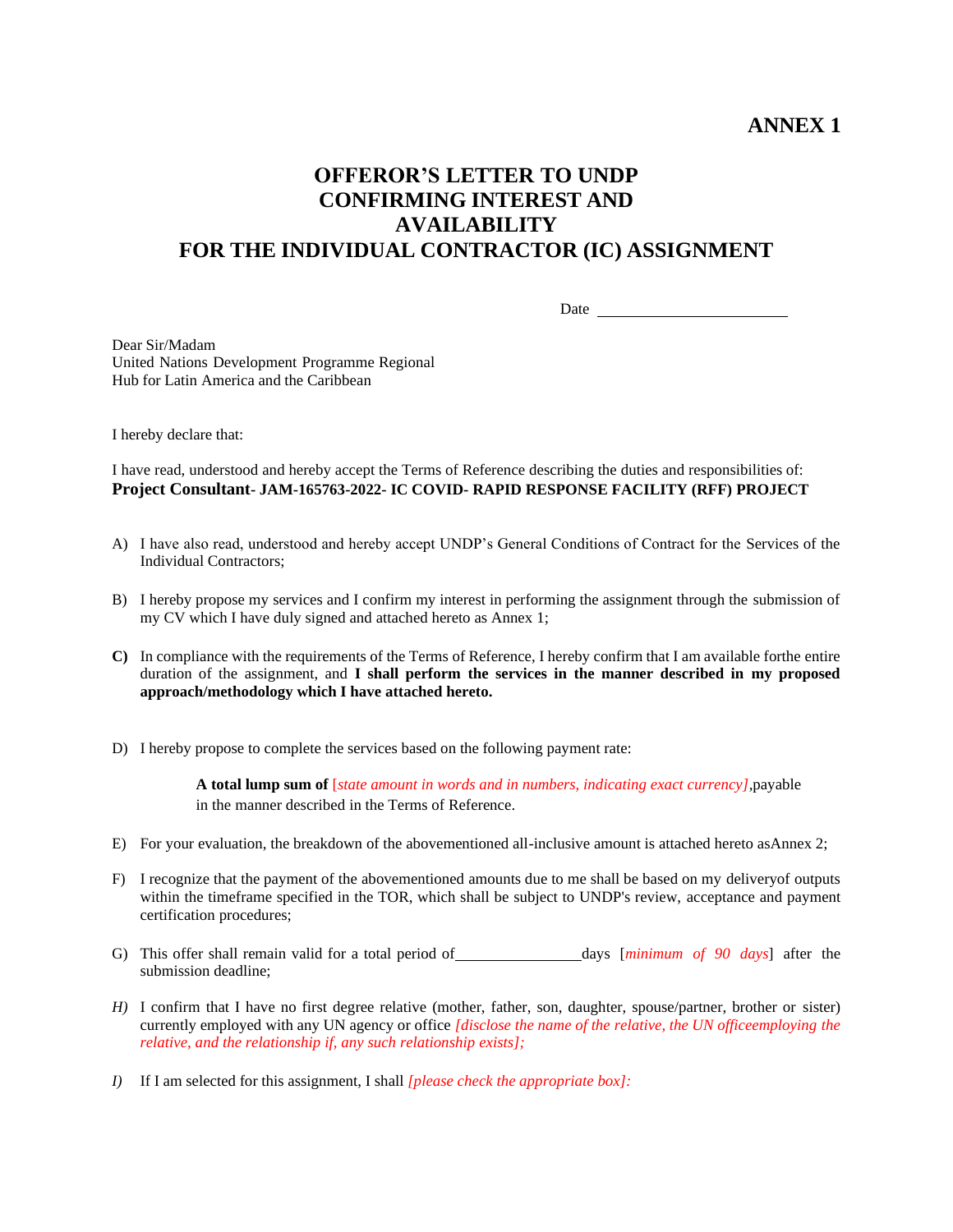Sign an Individual Contract with UNDP;

Request my employer *[state name of company/organization/institution]* to sign with UNDP a

Reimbursable Loan Agreement (RLA), for and on my behalf. The contact person and detailsof my employer for this purpose are as follows:

#### J) I hereby confirm that *[check all that applies]*:

At the time of this submission, I have no active Individual Contract or any form of engagementwith any Business Unit of UNDP;

I am currently engaged with UNDP and/or other entities for the following work:

| <b>Assignment</b> | <b>Contract</b><br><b>Type</b> | <b>UNDP</b> Business Unit /<br>Name of<br><b>Institution/Company</b> | <b>Contract</b><br><b>Duration</b> | <b>Contract</b><br>Amount |
|-------------------|--------------------------------|----------------------------------------------------------------------|------------------------------------|---------------------------|
|                   |                                |                                                                      |                                    |                           |
|                   |                                |                                                                      |                                    |                           |
|                   |                                |                                                                      |                                    |                           |

I am also anticipating conclusion of the following work from UNDP and/or other entities forwhich I have submitted a proposal:

| <b>Assignment</b> | <b>Contract</b><br><b>Type</b> | Name of<br>Institution/<br>Company | <b>Contract</b><br><b>Duration</b> | <b>Contract</b><br><b>Amount</b> |
|-------------------|--------------------------------|------------------------------------|------------------------------------|----------------------------------|
|                   |                                |                                    |                                    |                                  |
|                   |                                |                                    |                                    |                                  |
|                   |                                |                                    |                                    |                                  |
|                   |                                |                                    |                                    |                                  |

- K) I fully understand and recognize that UNDP is not bound to accept this proposal, and I also understandand accept that I shall bear all costs associated with its preparation and submission and that UNDP willin no case be responsible or liable for those costs, regardless of the conduct or outcome of the selectionprocess.
- L) If you are a former staff member of the United Nations recently separated, please add this section to your *letter:* I hereby confirm that I have complied with the minimum break in service required before I can be eligible for an Individual Contract.
- M) I also fully understand that, if I am engaged as an Individual Contractor, I have no expectations nor entitlements whatsoever to be re-instated or re-employed as a staff member.
- N) Are any of your relatives employed by UNDP, any other UN organization or any other publicinternational organization?

 $YES$  NO  $\Box$  If the answer is "yes", give the following information:

| <b>Name</b> | Relationship | <b>Name of International</b><br><b>Organization</b> |
|-------------|--------------|-----------------------------------------------------|
|             |              |                                                     |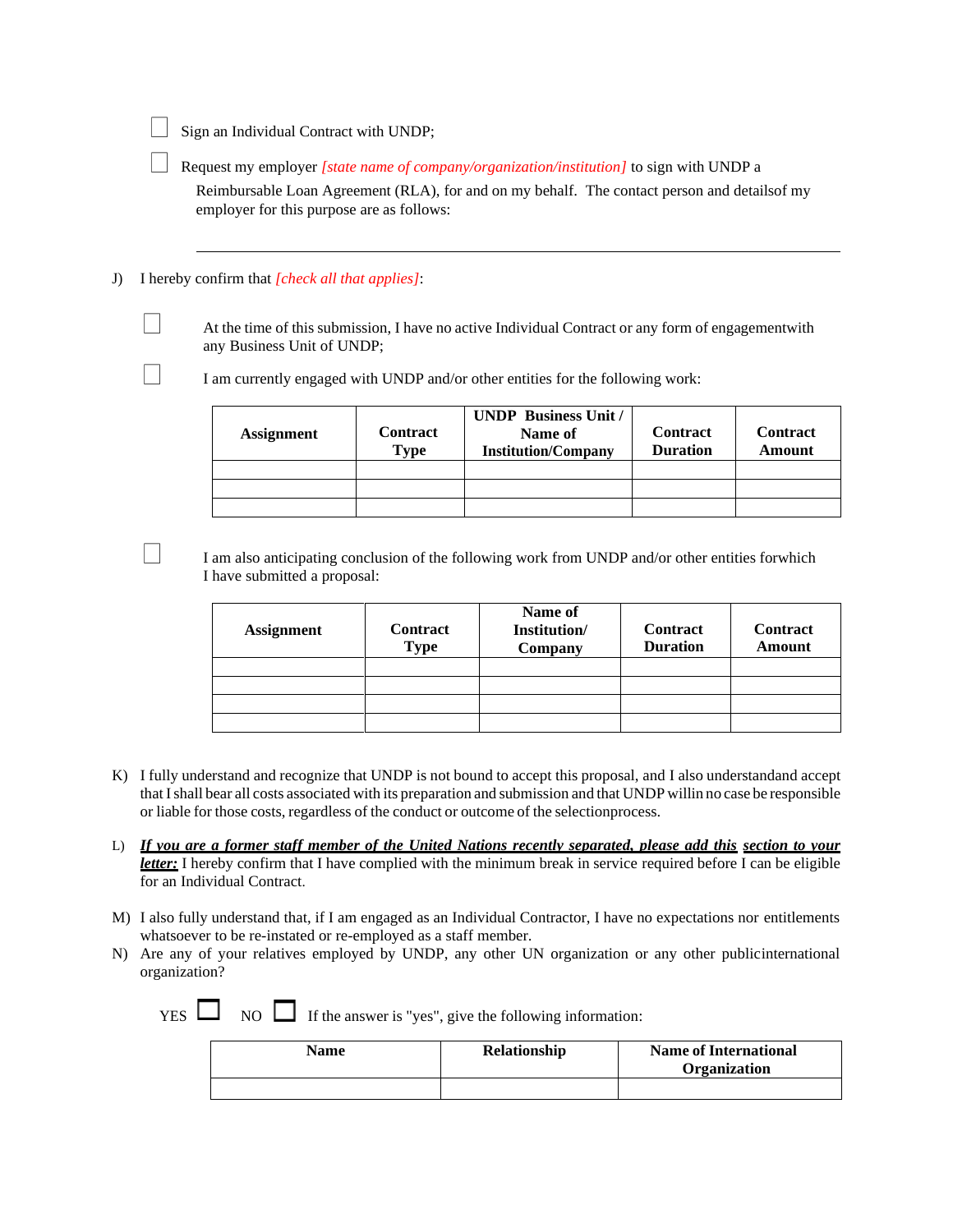- O) Do you have any objections to our making enquiries of your present employer?YES NO
- P) Are you now, or have you ever been a permanent civil servant in your government's employ?YES  $NO$  If answer is "yes", WHEN?
- Q) REFERENCES: List three persons, not related to you, who are familiar with your character and qualifications.

| <b>Full Name</b> | <b>Full Address</b> | <b>Business or Occupation</b> |
|------------------|---------------------|-------------------------------|
|                  |                     |                               |
|                  |                     |                               |
|                  |                     |                               |
|                  |                     |                               |

R) Have you been arrested, indicted, or summoned into court as a defendant in a criminal proceeding, orconvicted, fined or imprisoned for the violation of any law (excluding minor traffic violations)?

 $YES$  NO  $\Box$  If "yes", give full particulars of each case in an attached statement.

I certify that the statements made by me in answer to the foregoing questions are true, complete and correctto the best of my knowledge and belief. I understand that any misrepresentation or material omission madeon a Personal History form or other document requested by the Organization may result in the terminationof the service contract or special services agreement without notice.

DATE: SIGNATURE:

NB. You will be requested to supply documentary evidence which support the statements you have made above. Do not, however, send any documentary evidence until you have been asked to do so and, in any event, do not submit the original texts of references or testimonials unless they have been obtained for thesole use of UNDP.

**Annexes** *[please check all that applies]***:**

CV shall include Education/Qualification, Processional Certification, Employment Records /Experience

Breakdown of Costs Supporting the Final All-Inclusive Price as per Template

Brief Description of Approach to Work (if required by the TOR)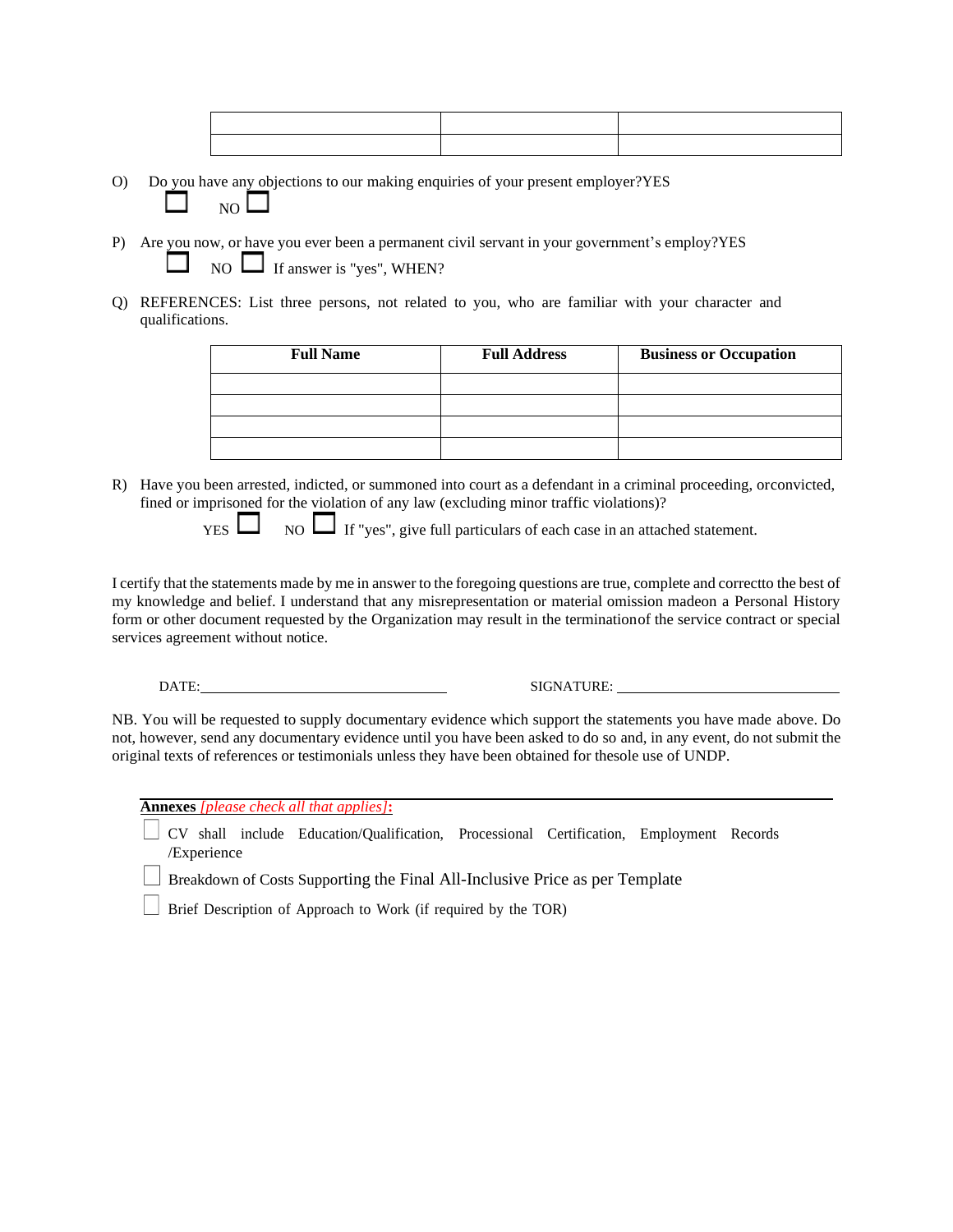#### **BREAKDOWN OF COSTS<sup>1</sup> SUPPORTING THE ALL-INCLUSIVE FINANCIAL PROPOSAL**

### **A) Breakdown of Cost by Deliverables\***

| <b>Deliverables</b><br>[list them as referred to in the TOR] | Percentage of<br><b>Total Price</b><br>(Weight for<br>payment) | <b>Amount</b> |
|--------------------------------------------------------------|----------------------------------------------------------------|---------------|
|                                                              |                                                                |               |
|                                                              |                                                                |               |
|                                                              |                                                                |               |
|                                                              |                                                                |               |
|                                                              |                                                                |               |
| Total                                                        | 100%                                                           | $USD$         |

*<sup>\*</sup>Basis for payment tranches*

| <b>Cost Components</b>                               | <b>Unit Cost</b> | Quantity | <b>Total Rate for the</b><br><b>Contract Duration</b> |
|------------------------------------------------------|------------------|----------|-------------------------------------------------------|
|                                                      |                  |          |                                                       |
| L.<br><b>Personnel Costs</b>                         |                  |          |                                                       |
| <b>Professional Fees</b>                             |                  |          |                                                       |
| Life Insurance                                       |                  |          |                                                       |
| Medical Insurance                                    |                  |          |                                                       |
| Communications                                       |                  |          |                                                       |
| <b>Land Transportation</b>                           |                  |          |                                                       |
| Others (pls. specify)                                |                  |          |                                                       |
|                                                      |                  |          |                                                       |
| II. Travel <sup>2</sup> Expenses to Join dutystation |                  |          |                                                       |
| Round Trip Airfares to and from duty                 |                  |          |                                                       |
| station                                              |                  |          |                                                       |
| Living Allowance                                     |                  |          |                                                       |
| <b>Travel Insurance</b>                              |                  |          |                                                       |

### **B) Breakdown of Cost by Components:**

 $1$ <sup>1</sup> The costs should only cover the requirements identified in the Terms of Reference (TOR)

 $2$  Travel expenses are not required if the consultant will be working from home.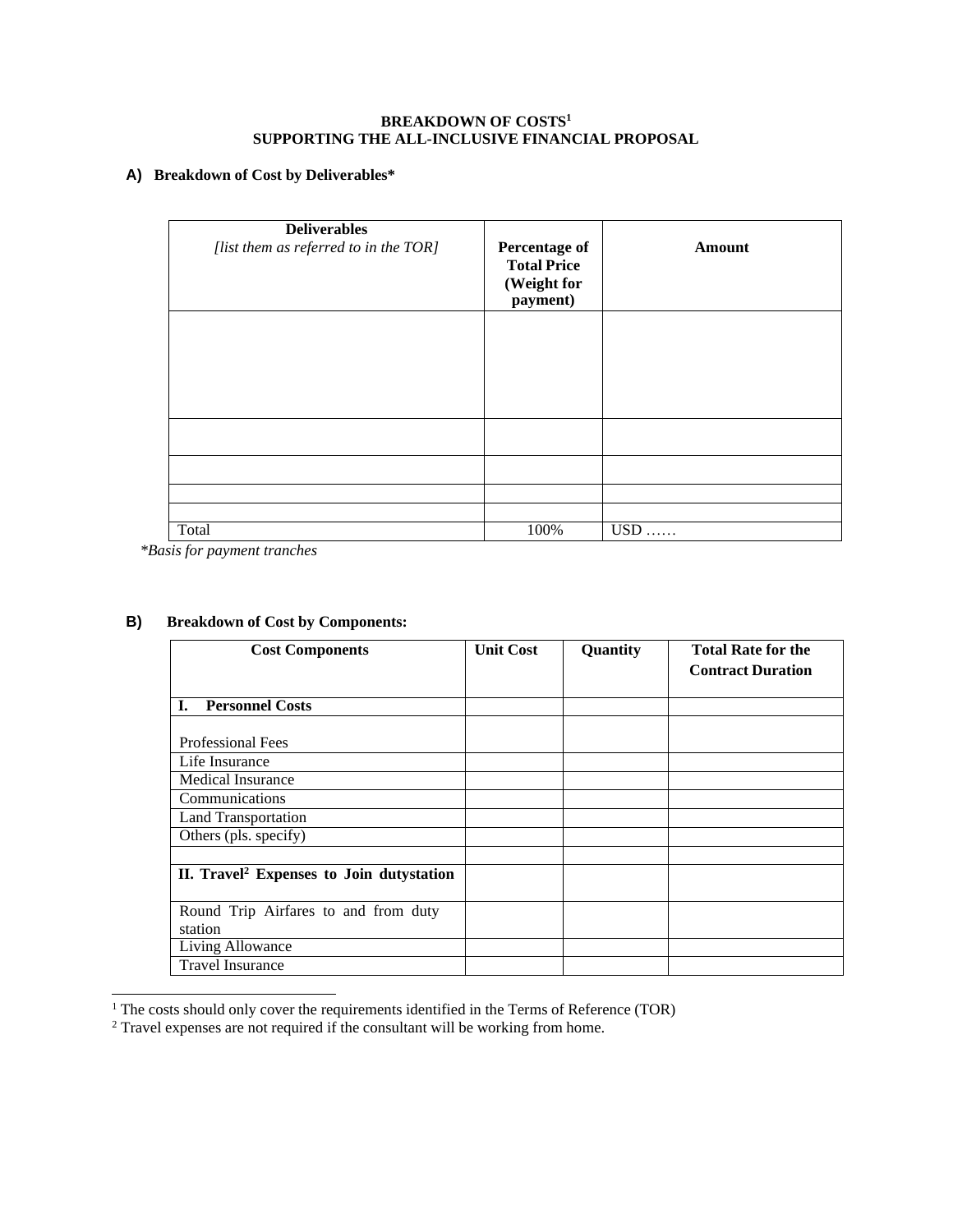| <b>Terminal Expenses</b>   |  |  |
|----------------------------|--|--|
| Others (pls. specify)      |  |  |
|                            |  |  |
| <b>III.</b> Duty Travel    |  |  |
| <b>Round Trip Airfares</b> |  |  |
| Living Allowance           |  |  |
| Travel Insurance           |  |  |
| <b>Terminal Expenses</b>   |  |  |
| Others (pls. specify)      |  |  |

*\*Basis for payment tranches*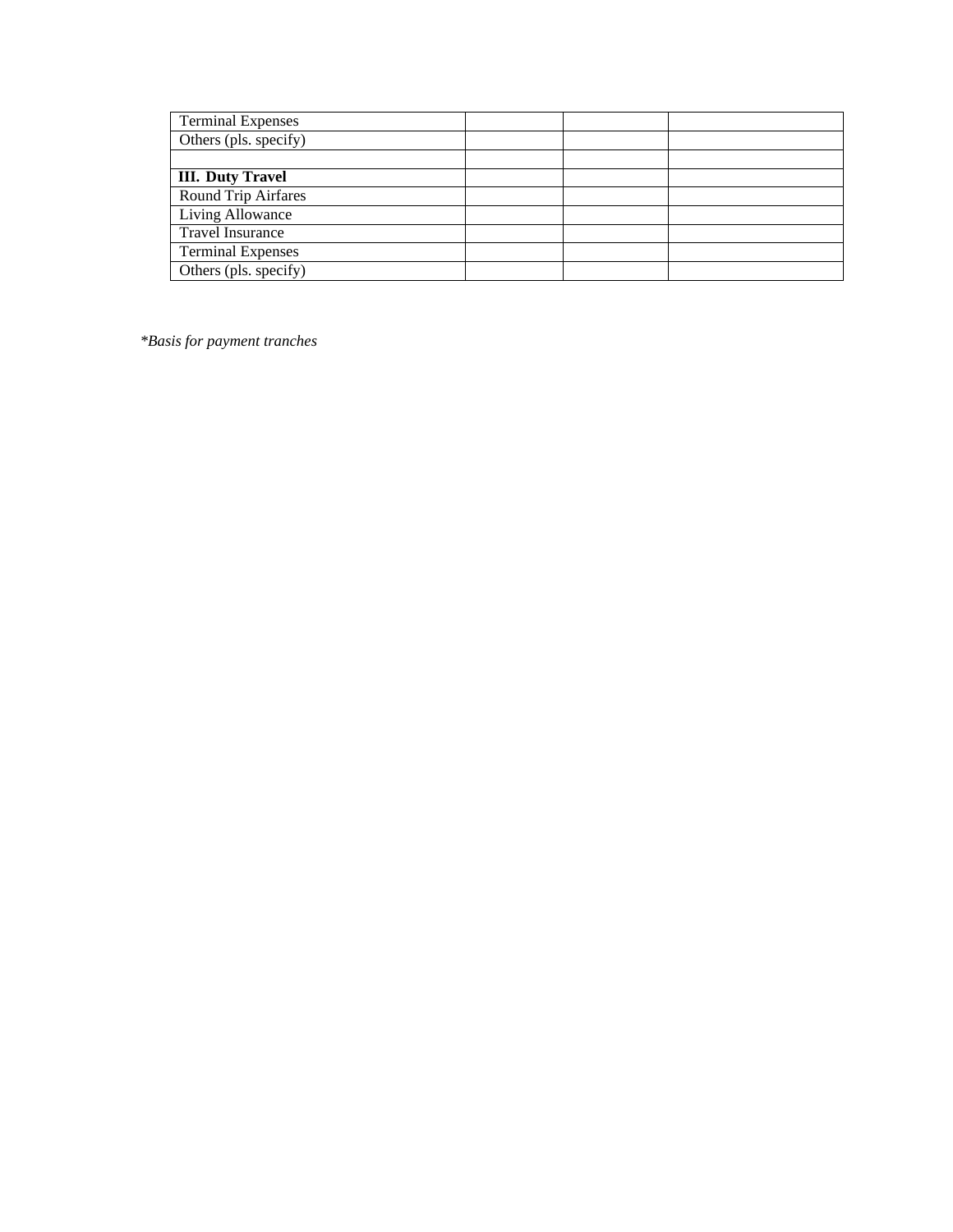

**Empowered lives. Resilient nations.** 

# **STATEMENT OF HEALTH - INDIVIDUAL CONTRACTORS**

Name of Consultant/Individual Contractor: Last Name, First Name

### **Statement of Good Health**

In accordance with the provisions of Clause 5 of the General Terms & Conditions for Individual Contractors, I am submitting this statement to certify that I am in good health and take full responsibility for the accuracy of this Statement. I am aware that information pertaining to inoculation requirements in respectof official travel to countries can be referred to at [http://www.who.int/ith.](http://www.who.int/ith)

I certify that my medical insurance coverage is valid for the period from  $\vert$  to (if applicable)

I certify that my medical insurance covers medical evacuations at Duty Station(s): Duty Station(s) Rating: "B through E". Duty stations with "A" or "H" do not require medical evacuation coverage.

The name of my medical insurance carrier is: Policy Number: Telephone Number of Medical Insurance Carrier:

**A copy of proof of insurance MUST be attached to this form.**

Signature of Consultant/Individual Contractor Date

This statement is only valid for Consultant/Individual Contractor Contract No.

Signature of Officer Supervising the Contract Name

Business Unit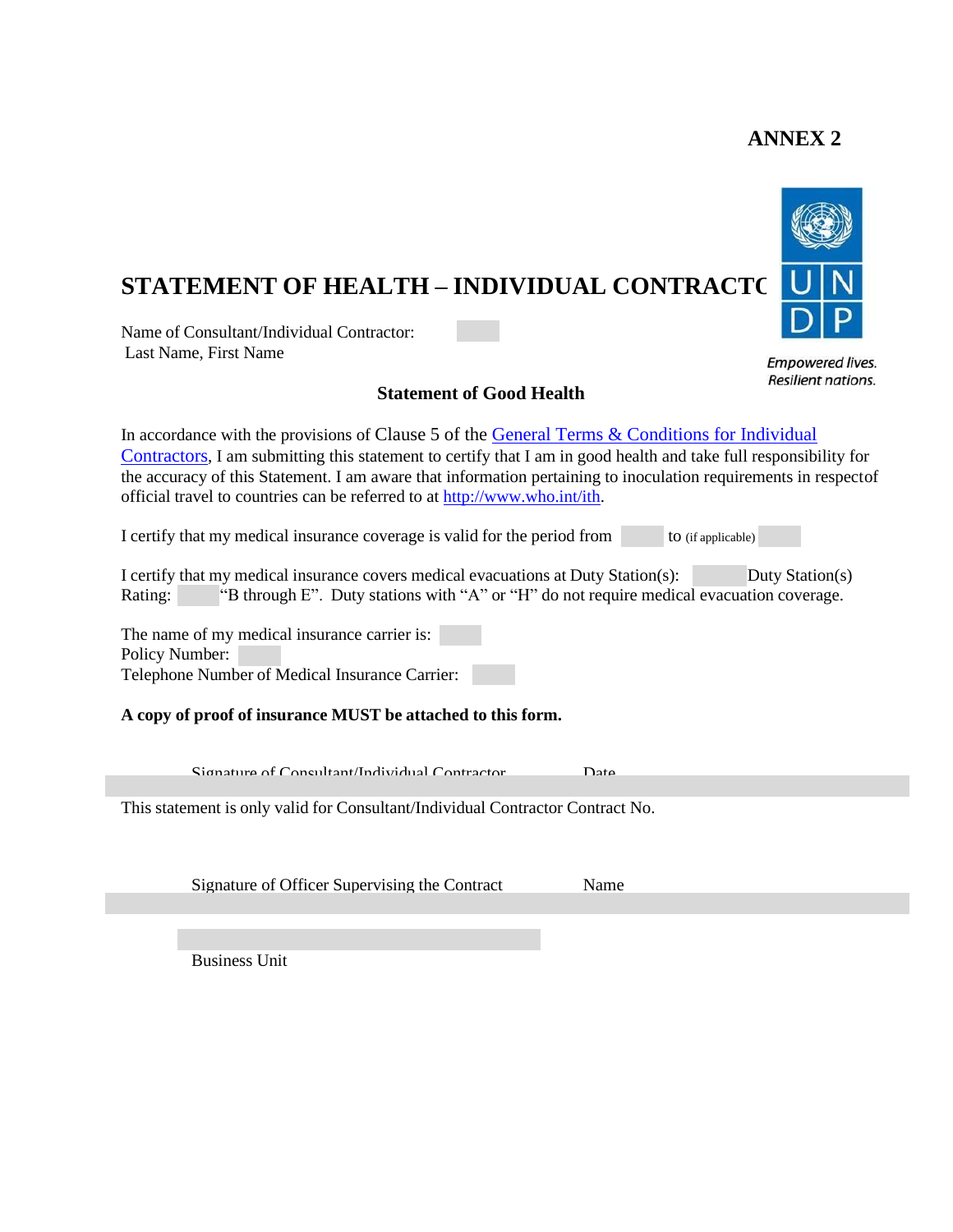# **DESIGNATION OF**

# **BENEFICIARYFOR**

# **IC CONTRACT**

By this means, I, citizen citizen with personal identity document No. \_\_\_\_\_\_\_\_\_\_\_\_\_\_, designate\_\_\_\_\_\_\_\_\_\_\_\_\_\_\_\_\_\_\_\_\_\_\_\_ as my beneficiary, in case of injury, disability or death during the service period and contract, to receive all the amounts pending due in accordance with the provisions of the Contract signed with the United Nations Development Program(UNDP).

Full details of the beneficiary:

| <b>Full Name:</b> |  |
|-------------------|--|
| ID:               |  |
| Address:          |  |
| Phone Number:     |  |
| Email:            |  |

# **Note: a copy of the beneficiary's personal identity document must be attached.**

| Consultant's Signature: |  |
|-------------------------|--|
| Date:                   |  |

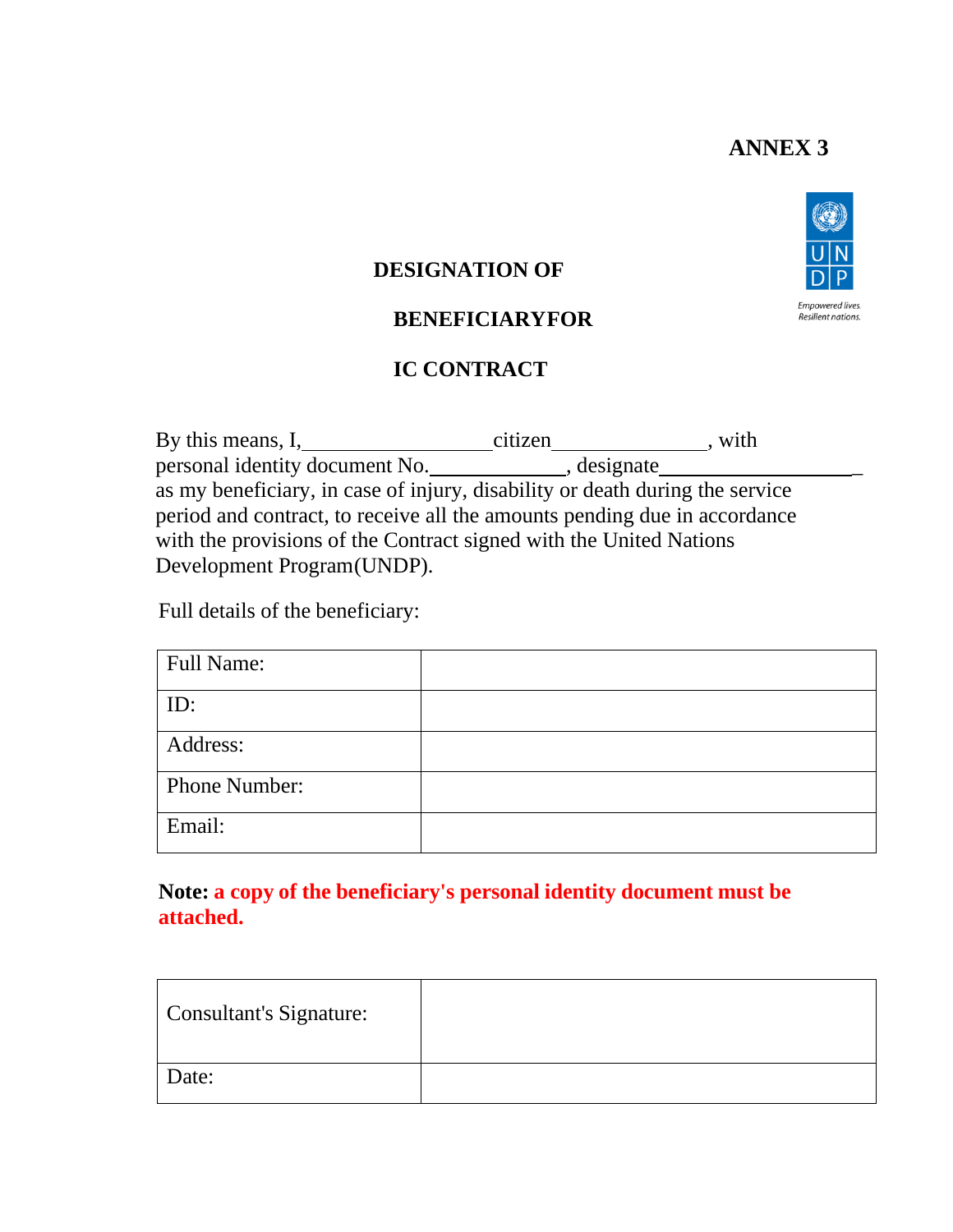# **UNITED NATIONS DEVELOPMENT PROGRAMME**

## **Contract for the Services of An Individual Contractor**

**No**

This Contract is entered into on [insert date] between the United Nations Development Programme (hereinafter referred to as "UNDP") and (hereinafter referred to as "the Individual Contractor") whoseaddress (hereinafter referred to as "the Individual Contractor") whoseaddress is <u>in the contract of the contract of the contract of the contract of the contract of the contract of</u>

WHEREAS UNDP desires to engage the services of the Individual Contractor on the terms and conditions hereinafter set forth, and:

WHEREAS the Individual Contractor is ready and willing to accept this Contract with UNDP on the said terms and conditions,

NOW, THEREFORE, the Parties hereby agree as follows:

#### **1. Nature of services**

The Individual Contractor shall perform the services as described in the Terms of References which form an integral part of this Contract and are attached hereto as *Annex I* in the following Duty Station(s):

.

#### **2. Duration**

This Individual Contract shall commence on [insert date], and shall expire upon satisfactory completion of the servicesdescribed in the Terms of Reference mentioned above, but not later than [insert date], unless sooner terminated in accordance with the terms of this Contract. This Contract is subject to the General Conditions of Contract for Individualcontractors which are available on UNDP website at [www.undp.org/procurement](http://www.undp.org/procurement) and are attached hereto as *[Annex.](https://intranet.undp.org/unit/bom/pso/Support%20documents%20on%20IC%20Guidelines/UNDP%20General%20Conditions%20for%20Individual%20Contracts.pdf)*

#### **3. Consideration**

As full consideration for the services performed by the Individual Contractor under the terms of this Contract, including, unless otherwise specified, his/her travel to and from the Duty Station(s), any other travel required in the fulfillment ofthe Terms of Reference in Annex I, and living expenses in the Duty Station(s), UNDP shall pay the Individual Contractor a total of [currency] -------------------------------------------to be paid in Jamaican currency using the United Nations Rate of Exchange on the day

of payment in accordance with the table set forth below1. Payments shall be made following certification by UNDP that the services related to each Deliverable, as described below, have been satisfactorily performed and the Deliverables have been achieved by or before the due dates specified below, if any.

| <b>DELIVERABL</b><br>ES | <b>DUE DATE</b>            | <b>AMOUNT IN</b><br>[CURRENCY] |
|-------------------------|----------------------------|--------------------------------|
|                         |                            |                                |
|                         |                            |                                |
|                         | <b>TOTAL IN [CURRENCY]</b> |                                |

<sup>1</sup> For payments which are not output-based lump sum, indicate the maximum number of working days/hours/units, any out of pocket expense (travel, per diem…) and the corresponding fee/cost in the Deliverable (s) table.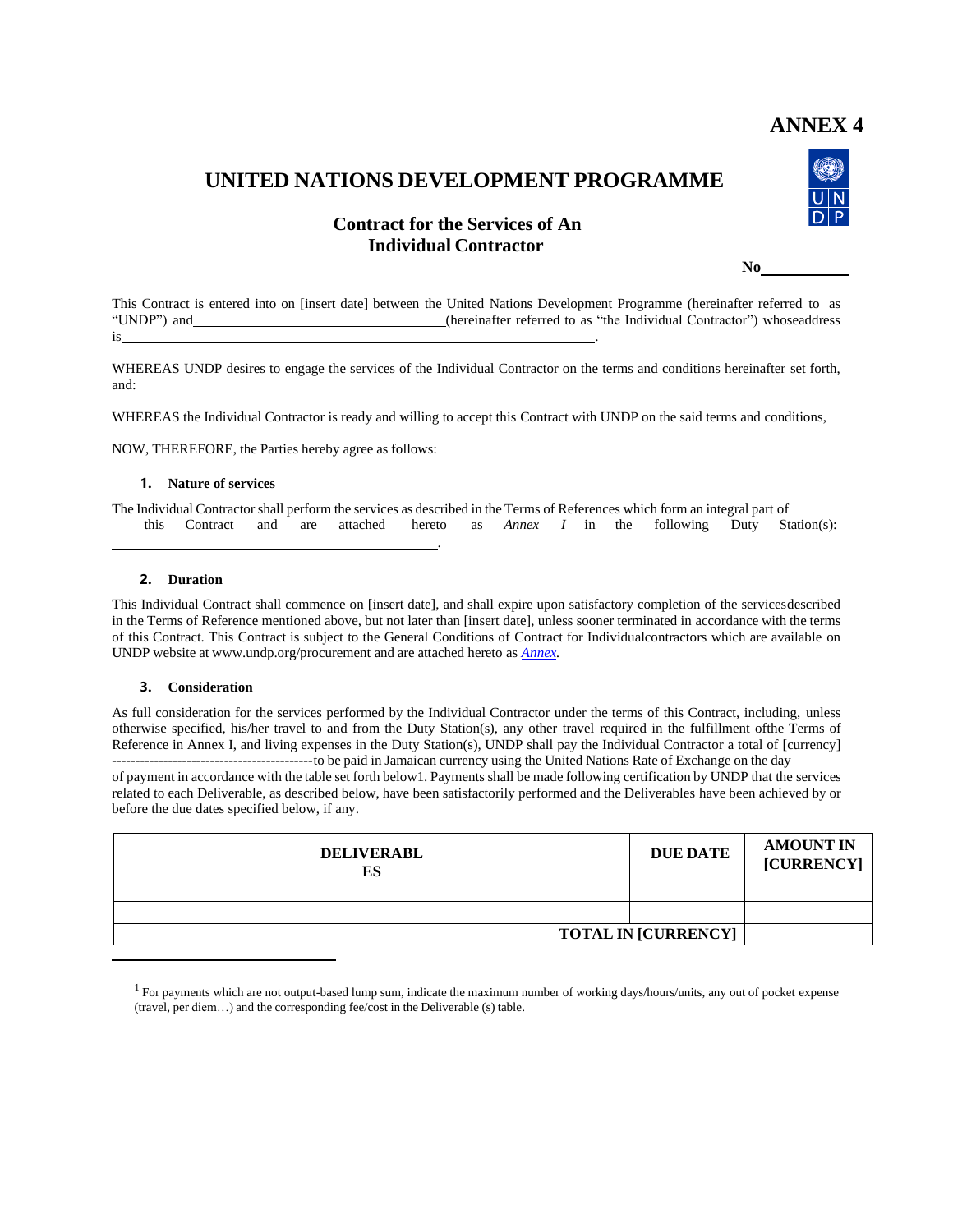If unforeseen travel outside the Duty Station not required by the Terms of Reference is requested by UNDP, and upon prior written agreement, such travel shall be at UNDP's expense and the Individual Contractor shall receive a *per diem* not to exceed United Nations daily subsistence allowance rate in such other location(s).

Where two currencies are involved, the rate of exchange shall be the official rate applied by the United Nations on theday the UNDP instructs its bank to effect the payment(s).

#### **1. Rights and Obligations of the Individual contractor**

The rights and obligations of the Individual Contractor are strictly limited to the terms and conditions of this Contract,including its Annexes. Accordingly, the Individual Contractor shall not be entitled to any benefit, payment, subsidy, compensation or entitlement, except as expressly provided in this Contract. The Individual Contractor shall be solely liable for claims by third parties arising from the Individual Contractor's own acts or omissions in the course of performing this Contract, and under no circumstances shall UNDP be held liable for such claims by third parties.

#### **2. Beneficiary**

The Individual Contractor selects as beneficiary of any amounts owed under this Contract in the eventof death of the Individual Contractor while performing services hereunder. This includes the payment of any service- incurred liability insurance attributable to the performance of the services for UNDP.

Mailing address, email address and phone number of beneficiary:

Mailing address, email address and phone number of emergency contact (if different from beneficiary):IN

WITNESS WHEREOF, the Parties hereto have executed this Contract.

By signing below, I, the Individual Contractor, acknowledge and agree that I have read and accept the terms of this Contract, including the **General Conditions of Contracts for Individual contractors available on UNDP website at** [www.undp.org/procurement](http://www.undp.org/procurement) **and attached hereto in Annex II which form an integral part of this Contract, and that I have readand understood, and agree to abideby the standards of conduct** set forth in the Secretary-General's bulletins ST/SGB/2003/13 of 9 October 2003, entitled "Special Measures for Protection from Sexual **Exploitation and Sexual Abuse" and ST/SGB/2002/9 of 18 June 2002, entitled "Regulations Governing the Status, Basic Rights and Duties of Officials other than Secretariat Officials, and Experts on Mission".**

 $\Box$  The Individual Contractor has submitted a Statement of Good Health and confirmation of immunization.

| <b>AUTHORIZING OFFICER:</b>                 |  | <b>INDIVIDUAL CONTRACTOR:</b> |  |
|---------------------------------------------|--|-------------------------------|--|
| <b>United Nations Development Programme</b> |  |                               |  |
| Signature:                                  |  | Signature:                    |  |
| Name:                                       |  | Name:                         |  |
| Title:                                      |  | Title:                        |  |
| Date:                                       |  | Date:                         |  |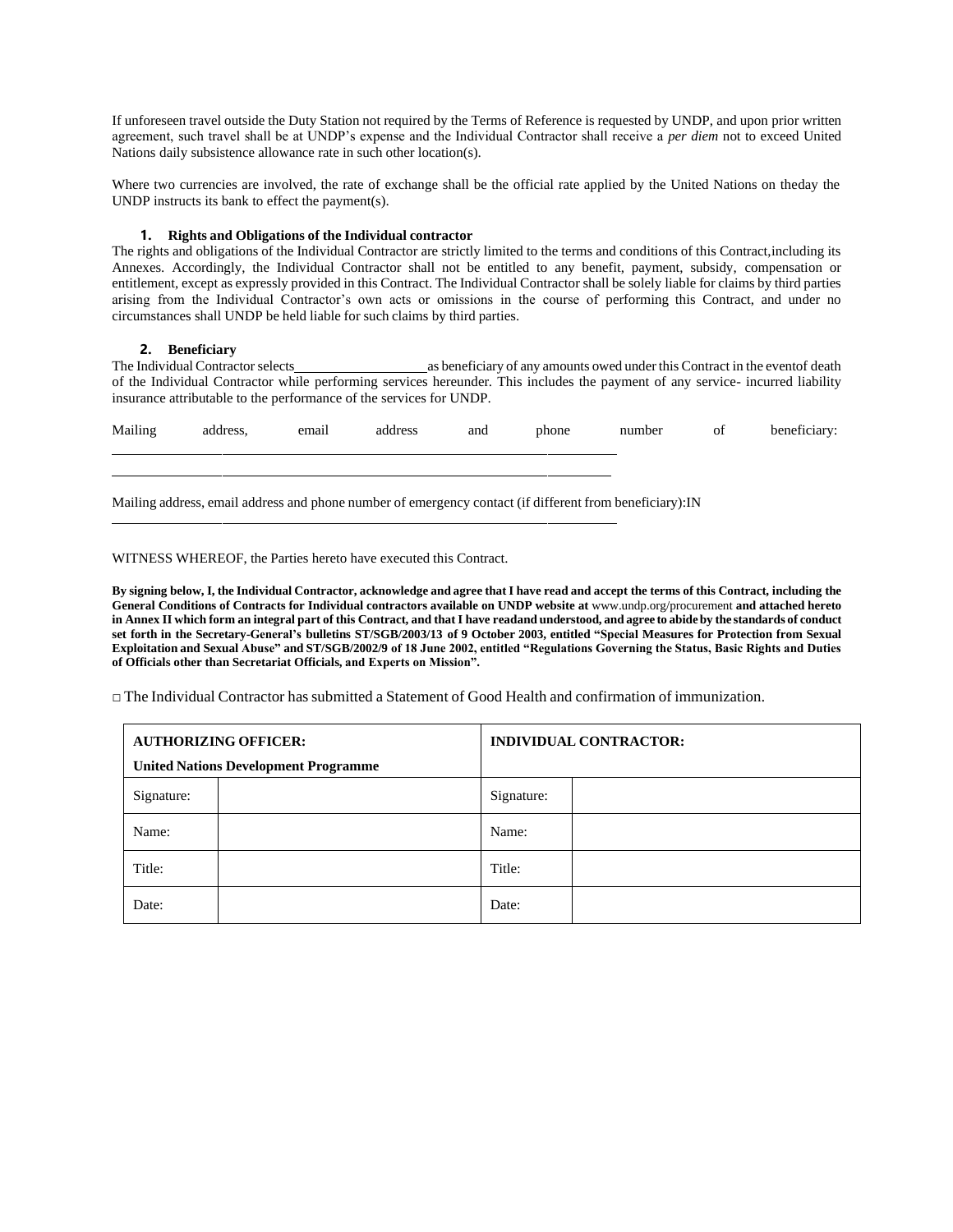

# **UNITED NATIONS DEVELOPMENT PROGRAMME GENERAL CONDITIONS OF CONTRACTS FOR THESERVICES OF INDIVIDUAL CONTRACTORS**

#### **1. LEGAL STATUS**

The Individual contractor shall have the legal status of an independent contractor vis-à-vis the United Nations Development Programme (UNDP), and shall not be regarded, for any purposes, as being either a "staff member" of UNDP, under the UN' Staff Regulations and Rules, or an "official" of UNDP, for purposes of the Convention on the Privileges and Immunities of the United Nations, adopted by the General Assembly of the United Nations on 13 February 1946. Accordingly, nothing within or relating to the Individual Contract shall establish the relationship of employer and employee, or of principal and agent, between UNDP and the Individual contractor. The officials, representatives, employees or subcontractors of UNDP and of the Individual contractor, if any, shall not beconsidered in any respect as being the employees or agents of the other, and UNDP and the Individual contractor shall be solely responsible for all claims arising out of or relating to its engagement of such persons or entities.

#### **2. STANDARDS OF CONDUCT**

In General: The Individual contractor shall neither seek nor accept instructions from any authority external to UNDP in connection with the performance of its obligations under the Individual Contract. Should any authority external to UNDP seek to impose any instructions on the Individual Contract regarding the Individual contractor's performance under the Individual Contract, the Individual contractor shall promptly notify UNDP and shall provide all reasonable assistance required by UNDP. The Individual contractor shall not take any action in respect of its performance of the Individual Contract or otherwise related to its obligations under the Individual Contract that mayadversely affect the interests of UNDP, and the Individual contractor shall perform its obligations under the Individual Contract with the fullest regard to the interests of UNDP. The Individual contractor warrants that it has not and shall not offer any direct or indirect benefit arising from or related to the performance of the Individual Contract or the award thereof to any representative, official, employee or other agent of UNDP. The Individual contractor shall comply with all laws, ordinances, rules and regulations bearing upon the performance of its obligations under the Individual Contract. In the performance of the Individual Contract the Individual contractor shall comply with the standards of conduct set in the Secretary General's Bulletin ST/SGB/2002/9 of 18 June 2002, entitled "Regulations Governing the Status, Basic Rights and Duties of Officials other than Secretariat Officials, and Expert on Mission". The individual contractor must comply with all Security Directives issued by UNDP. Failure to comply with such security directives is grounds for termination of the Individual contractor for cause. Prohibition ofSexual Exploitation and Abuse: In the performance of the Individual Contract, the Individual contractor shall complywith the standards of conduct set forth in the Secretary-General's bulletin ST/SGB/2003/13 of 9 October 2003, concerning "Special measures for protection from sexual exploitation and sexual abuse". In particular, the Individualcontractor shall not engage in any conduct that would constitute sexual exploitation or sexual abuse, as defined in that bulletin. The Individual contractor acknowledges and agrees that any breach of any of the provisions hereof shall constitute a breach of an essential term of the Individual Contract, and, in addition to any other legal rights orremedies available to any person, shall give rise to grounds for termination of the Individual Contract. In addition, nothing herein shall limit the right of UNDP to refer any alleged breach of the foregoing standards of conduct to therelevant national authorities for appropriate legal action.

#### **3. TITLE RIGHTS, COPYRIGHTS, PATENTS AND OTHER PROPRIETARY RIGHTS**

Title to any equipment and supplies that may be furnished by UNDP to the Individual contractor for the performanceof any obligations under the Individual Contract shall rest with UNDP, and any such equipment shall be returned to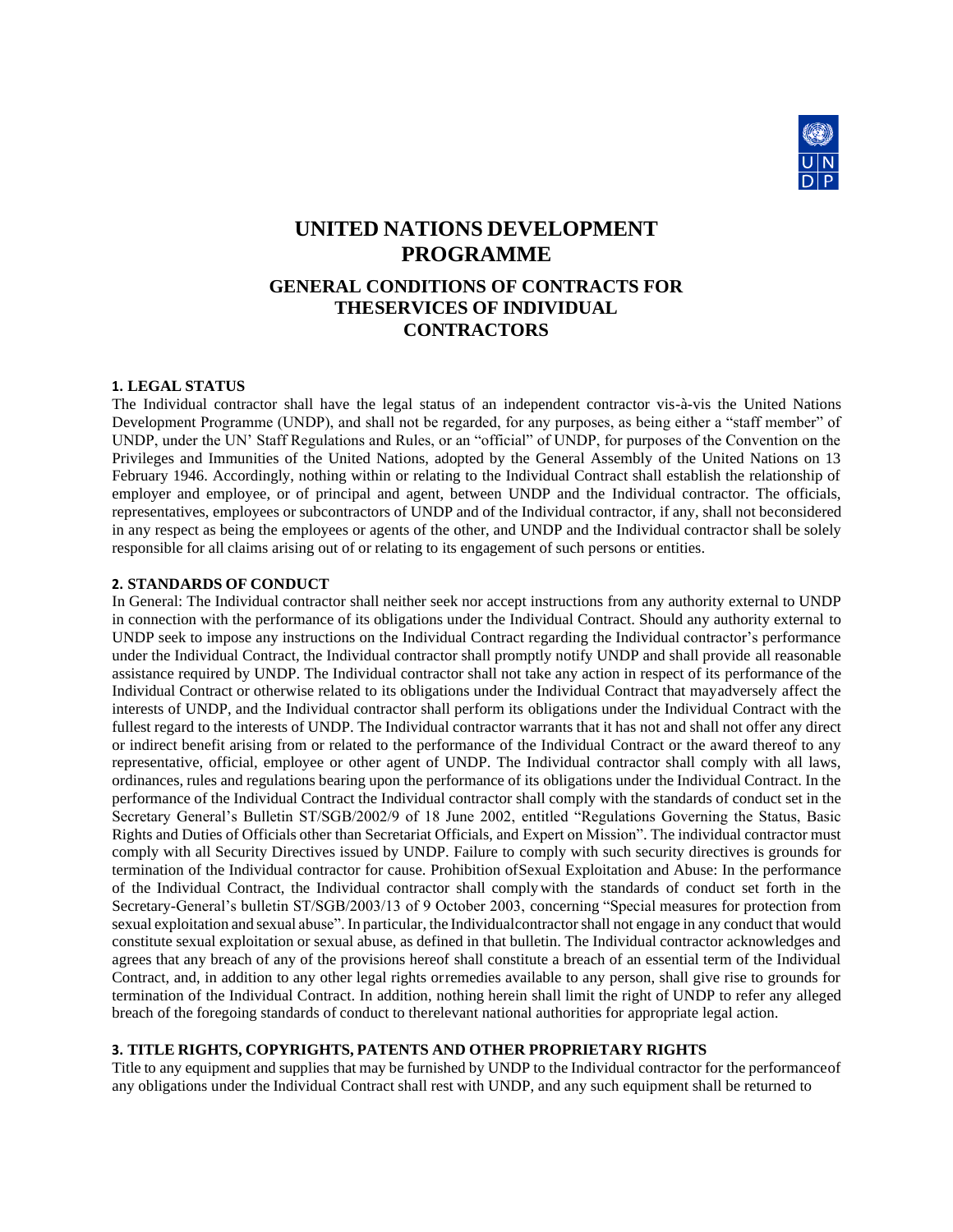UNDP at the conclusion of the Individual Contract or when no longer needed by the Individual contractor. Such equipment, when returned to UNDP, shall be in the same condition as when delivered to the Individual contractor, subject to normal wear and tear, and the Individual contractor shall be liable to compensate UNDP for any damage or degradation of the equipment that is beyond normal wear and tear. UNDP shall be entitled to all intellectual property and other proprietary rights, including, but not limited to, patents, copyrights and trademarks, with regardto products, processes, inventions, ideas, know-how or documents and other materials which the Individual contractor has developed for UNDP under the Individual Contract and which bear a direct relation to or are producedor prepared or collected in consequence of, or during the course of, the performance of the Individual Contract, andthe Individual contractor acknowledges and agrees that such products, documents and other materials constitute works made for hire for UNDP. However, to the extent that any such intellectual property or other proprietary rights consist of any intellectual property or other proprietary rights of the Individual contractor: (a) that pre-existed the performance by the Individual contractor of its obligations under the Individual Contract, or (b) that the Individual contractor may develop or acquire, or may have developed or acquired, independently of the performance of its obligations under the Individual Contract, UNDP does not and shall not claim any ownership interest thereto, and the Individual contractor grants to UNDP a perpetual license to use such intellectual property or other proprietary right solely for the purposes of and in accordance with the requirements of the Contract. At the request of UNDP, the Individual contractor shall take all necessary steps, execute all necessary documents and generally assist in securing such proprietary rights and transferring or licensing them to UNDP in compliance with the requirements ofthe applicable law and of the Individual Contract. Subject to the foregoing provisions, all maps, drawings, photographs, mosaics, plans, reports, estimates, recommendations, documents and all other data compiled by or received by the Individual contractor under the Individual Contract shall be the property of UNDP, shall be made available for use or inspection by UNDP at reasonable times and in reasonable places, shall be treated as confidentialand shall be delivered only to UNDP authorized officials on completion of work under the Individual Contract.

#### **4. CONFIDENTIAL NATURE OF DOCUMENTS AND INFORMATION**

Information and data that are considered proprietary by either UNDP or the Individual contractor or that are delivered or disclosed by one of them ("Discloser") to the other ("Recipient") during the course of performance of the Individual Contract, and that are designated as confidential ("Information"), shall be held in confidence and shallbe handled as follows. The Recipient of such Information shall use the same care and discretion to avoid disclosure,publication or dissemination of the Discloser's Information as it uses with its own similar information that it does not wish to disclose, publish or disseminate, and the Recipient may otherwise use the Discloser's Information solelyfor the purpose for which it was disclosed. The Recipient may disclose confidential Information to any other party with the Discloser's prior written consent, as well as to the Recipient's employees, officials, representatives and agents who have a need to know such confidential Information solely for purposes of performing obligations underthe Individual Contract. Subject to and without any waiver of the privileges and immunities of UNDP, the Individualcontractor may disclose Information to the extent required by law, *provided that* the Individual contractor will give UNDP sufficient prior notice of a request for the disclosure of Information in order to allow UNDP to have a reasonable opportunity to take protective measures or such other action as may be appropriate before any such disclosure is made. UNDP may disclose Information to the extent as required pursuant to the Charter of the UnitedNations, resolutions or regulations of the General Assembly or its other governing bodies, or rules promulgated by the Secretary-General. The Recipient shall not be precluded from disclosing Information that is obtained by the Recipient from a third party without restriction, is disclosed by the Discloser to a third party without any obligation of confidentiality, is previously known by the Recipient, or at any time is developed by the Recipient completely independently of any disclosures hereunder. These obligations and restrictions of confidentiality shall be effective during the term of the Individual Contract, including any extension thereof, and, unless otherwise provided in the Individual Contract, shall remain effective following any termination of the Individual Contract.

### **5. TRAVEL, MEDICAL CLEARANCE AND SERVICE-INCURRED DEATH, INJURY OR ILLNESS**

If the Individual contractor is required by UNDP to travel beyond commuting distance from the Individual contractor's usual place of residence, and upon prior written agreement, such travelshall be at the expense of UNDP.Such travelshall be at economy fare when by air. UNDP may require the Individual contractor to submit a Statementof Good Health from a recognized physician prior to commencement of work in any offices or premises of UNDP orbefore engaging in any travel required by UNDP or connected with the performance of the Individual Contract. The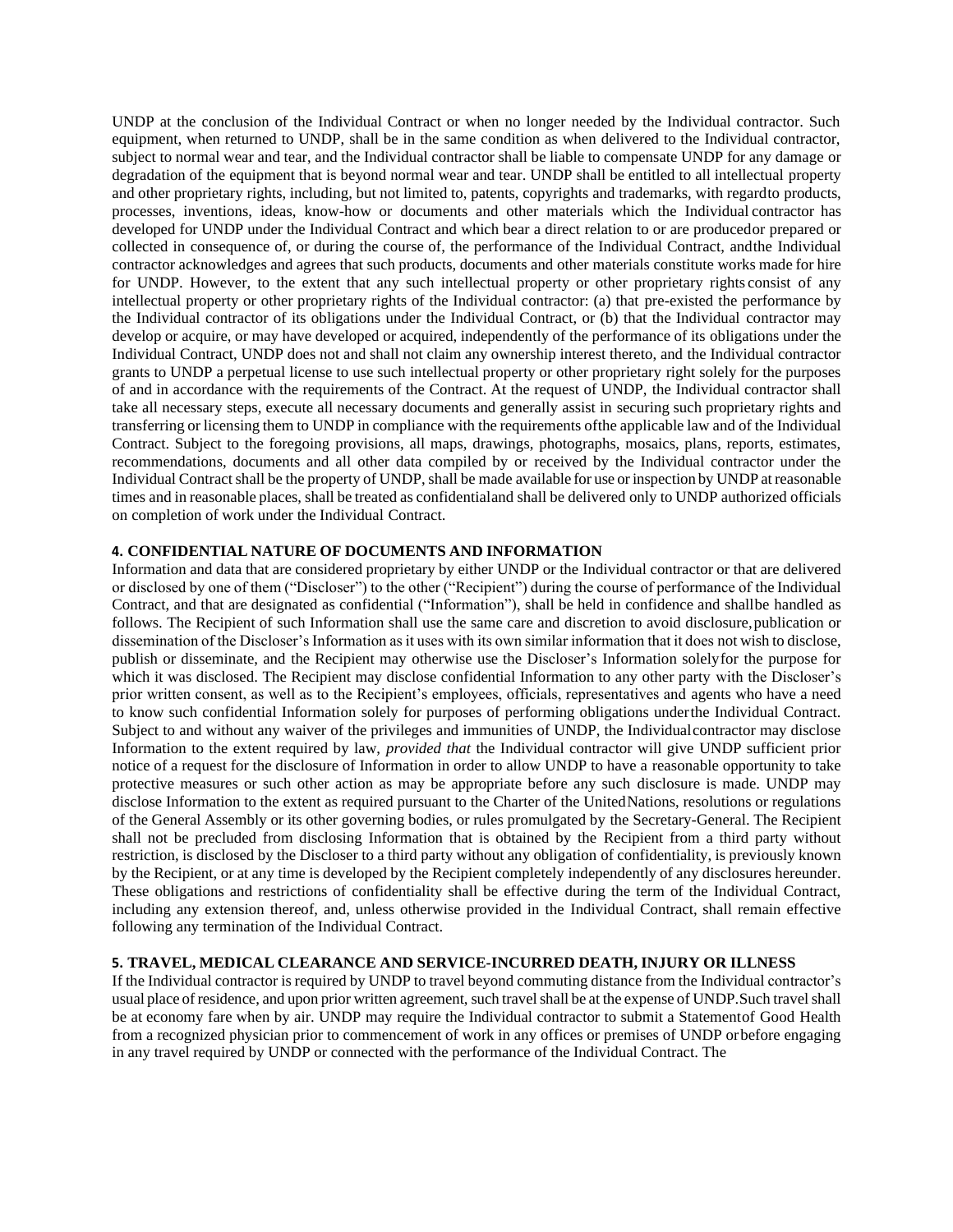Individual contractor shall provide such a Statement of Good Health as soon as practicable following such request, and prior to engaging in any such travel, and the Individual contractor warrants the accuracy of any such Statement, including, but not limited to, confirmation that the Individual contractor has been fully informed regarding the requirements for inoculations for the country or countries to which travel may be authorized. In the event of the death, injury or illness of the Individual contractor which is attributable to the performance of services on behalf ofUNDP under the terms of the Individual Contract while the Individual contractor is traveling at UNDP expense or is performing any services under the Individual Contract in any offices or premises of UNDP, the Individual contractor or the Individual contractor's dependents, as appropriate, shall be entitled to compensation equivalent to that provided under the UNDP insurance policy, available upon request.

#### **6. PROHIBITION ON ASSIGNMENT; MODIFICATIONS**

The Individual contractor may not assign, delegate, transfer, pledge or make any other disposition of the Individual Contract, of any part thereof, or of any of the rights, claims or obligations under the Individual Contract except with the prior written authorization of UNDP, and any attempt to do so shall be null and void. The terms or conditions of any supplemental undertakings, licenses or other forms of Individual Contract concerning any goods or services to be provided under the Individual Contract shall not be valid and enforceable against UNDP nor in any way shall constitute an Individual Contract by UNDP thereto, unless any such undertakings, licenses or other forms of Individual Contract are the subject of a valid written undertaking by UNDP. No modification or change in the Individual Contract shall be valid and enforceable against UNDP unless provided by means of a valid written amendment to the Individual Contract signed by the Individual contractor and an authorized official or appropriatecontracting authority of UNDP.

#### **7. SUBCONTRACTORS**

In the event that the Individual contractor requires the services of subcontractors to perform any obligations underthe Individual Contract, the Individual contractor shall obtain the prior written approval of UNDP for any such subcontractors. UNDP may, in its sole discretion, reject any proposed subcontractor or require such subcontractor's removal without having to give any justification therefore, and such rejection shall not entitle the Individual contractor to claim any delays in the performance, or to assert any excuses for the non-performance, of any of its obligations under the Individual Contract. The Individual contractor shall be solely responsible for all services and obligations performed by its subcontractors. The terms of any subcontract shall be subject to and shall be construedin a manner that is fully in accordance with, all of the terms and conditions of the Individual Contract.

#### **8. USE OF NAME, EMBLEM OR OFFICIAL SEAL OF THE UNITED NATIONS**

The Individual contractor shall not advertise or otherwise make public for purposes of commercial advantage or goodwill that it has a contractual relationship with UNDP, nor shall the Individual contractor, in any manner whatsoever, use the name, emblem or official seal of UNDP, or any abbreviation of the name of UNDP, in connection with its business or otherwise without the written permission of UNDP.

#### **9. INDEMNIFICATION**

The Individual contractor shall indemnify, defend, and hold and save harmless UNDP, and its officials, agents and employees, from and against all suits, proceedings, claims, demands, losses and liability of any kind or nature, including, but not limited to, all litigation costs and expenses, attorney's fees, settlement payments and damages, based on, arising from, or relating to: (a) allegations or claims that the use by UNDP of any patented device, any copyrighted material or any other goods or services provided to UNDP for its use under the terms of the Individual Contract, in whole or in part, separately or in combination, constitutes an infringement of any patent, copyright, trademark or other intellectual property right of any third party; or (b) any acts or omissions of the Individual contractor , or of any subcontractor or anyone directly or indirectly employed by them in the performance of the Individual Contract, which give rise to legal liability to anyone not a party to the Individual Contract, including, without limitation, claims and liability in the nature of a claim for workers' compensation.

#### **10. INSURANCE**

The Individual contractor shall pay UNDP promptly for all loss, destruction or damage to the property of UNDP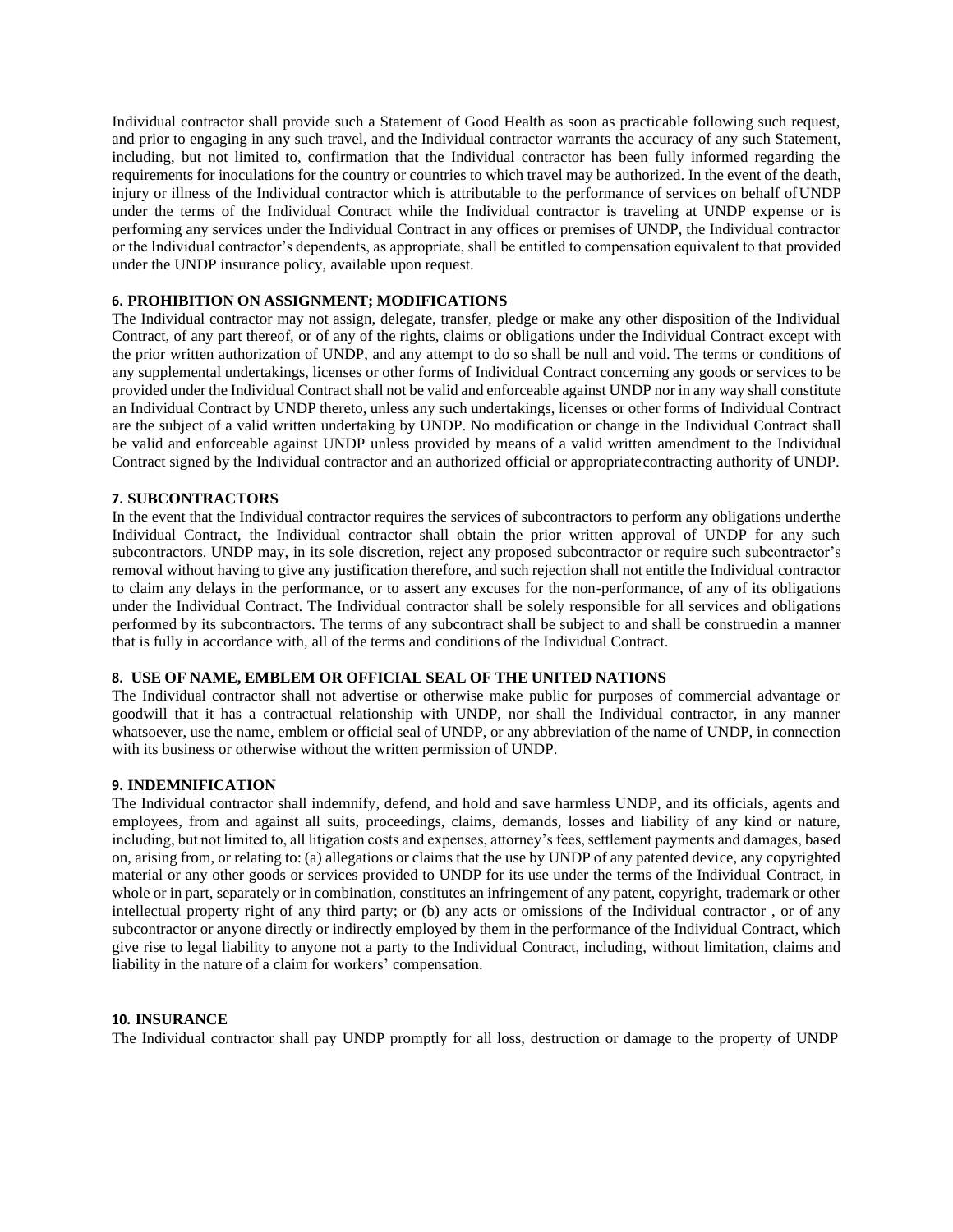caused by the Individual contractor, or of any subcontractor, or anyone directly or indirectly employed by them in the performance of the Individual Contract. The Individual contractor shall be solely responsible for taking out and for maintaining adequate insurance required to meet any of its obligations under the Individual Contract, as well asfor arranging, at the Individual contractor's sole expense, such life, health and other forms of insurance as the Individual contractor may consider to be appropriate to cover the period during which the Individual contractor provides services under the Individual Contract. The Individual contractor acknowledges and agrees that none of the insurance arrangements the Individual contractor may make shall, in any way, be construed to limit the Individual contractor's liability arising under or relating to the Individual Contract.

#### **11. ENCUMBRANCES AND LIENS**

The Individual contractor shall not cause or permit any lien, attachment or other encumbrance by any person to be placed on file or to remain on file in any public office or on file with UNDP against any monies due to the Individual contractor or to become due for any work donor or against any goods supplied or materials furnished under the Individual Contract, or by reason of any other claim or demand against the Individual contractor.

#### **12. FORCE MAJEURE; OTHER CHANGES IN CONDITIONS**

In the event of and as soon as possible after the occurrence of any cause constituting *force majeure*, the Individual contractor shall give notice and full particulars in writing to UNDP of such occurrence or cause if the Individual contractor is thereby rendered unable, wholly or in part, to perform its obligations and meet its responsibilities under the Individual Contract. The Individual contractor shall also notify UNDP of any other changes in conditions orthe occurrence of any event, which interferes or threatens to interfere with its performance of the Individual Contract. Not more than fifteen (15) days following the provision of such notice of *force majeure* or other changes in conditions or occurrence, the Individual contractor shall also submit a statement to UNDP of estimated expenditures that will likely be incurred for the duration of the change in conditions or the event. On receipt of thenotice or notices required hereunder, UNDP shall take such action as it considers, in its sole discretion, to be appropriate or necessary in the circumstances, including the granting to the Individual contractor of a reasonable extension of time in which to perform any obligations under the Individual Contract.

If the Individual contractor is rendered permanently unable, wholly or in part, by reason of *force majeure* to performits obligations and meet its responsibilities under the Individual Contract, UNDP shall have the right to suspend or terminate the Individual Contract on the same terms and conditions as are provided for below, under "Termination", except that the period of notice shall be five (5) days instead of any other period of notice. In any case, UNDP shall be entitled to consider the Individual contractor permanently unable to perform its obligations under the Individual Contract in the case of the Individual contractor's suffering any period of suspension in excess of thirty (30) days. *Force majeure* as used herein means any unforeseeable and irresistible act of nature, any act of war (whether declared or not), invasion, revolution, insurrection, or any other acts of a similar nature or force, *provided that* suchacts arise from causes beyond the control and without the fault or negligence of the Individual contractor. The Individual contractor acknowledges and agrees that, with respect to any obligations under the Individual Contract that the Individual contractor must perform in or for any areas in which UNDP is engaged in, preparing to engage in,or disengaging from any peacekeeping, humanitarian or similar operations, any delay or failure to perform such obligations arising from or relating to harsh conditions within such areas or to any incidents of civil unrest occurring in such areas shall not, in and of itself, constitute *force majeure* under the Individual Contract.

#### **13. TERMINATION**

Either party may terminate the Individual Contract, in whole or in part, upon giving written notice to the other party. The period of notice shall be five (5) days in the case of Individual Contracts for a total period of less than two (2) months and fourteen (14) days in the case of contracts for a longer period. The initiation of conciliation or arbitral proceedings, as provided below, shall not be deemed to be a "cause" for or otherwise to be in itself a termination of the Individual Contract.

UNDP may, without prejudice to any other right or remedy available to it, terminate the Individual Contract forthwithin the event that: (a) the Individual contractor is adjudged bankrupt, or is Article II, section 7, of the Convention on the Privileges and Immunities of the United Nations provides, *inter alia*, that the United Nations, including its subsidiary organs, is exempt from all direct taxes, except charges for public utility services, and is exempt from customs restrictions, duties and charges of a similar nature in respect of articles imported or exported for its official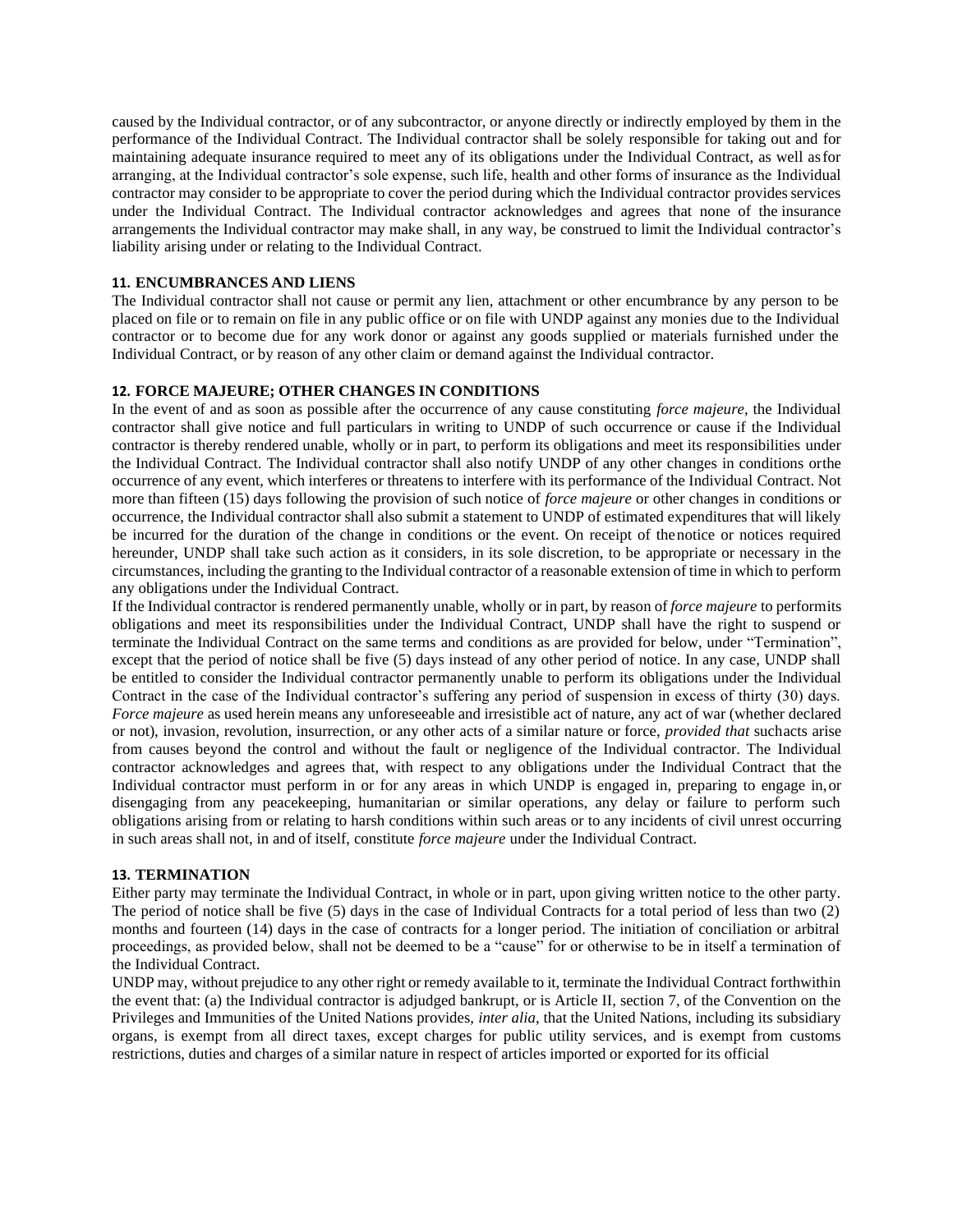use. In the event any governmental authority refuses to recognize the exemptions of the United Nations from such taxes, restrictions, duties or charges, the Individual contractor shall immediately consult with UNDP to determine a mutually acceptable procedure. UNDP shall have no liability for taxes, duties or other similar charges payable by the Individual contractor in respect of any amounts paid to the Individual contractor under this Individual Contract, and the Individual contractor acknowledges that UNDP will not issue any statements of earnings to the Individual contractor in respect of any such payments. liquidated, or becomes insolvent, applies for moratorium or stay on any payment or repayment obligations, or applies to be declared insolvent; (b) the Individual contractor is granted a moratorium or a stay or is declared insolvent; the Individual contractor makes an assignment for the benefit of oneor more of its creditors; (c) a Receiver is appointed on account of the insolvency of the Individual contractor; (d) the Individual contractor offers a settlement in lieu of bankruptcy or receivership; or (e) UNDP reasonably determines that the Individual contractor has become subject to a materially adverse change in its financial condition that threatens to endanger or otherwise substantially affect the ability of the Individual contractor to perform any of itsobligations under the Individual Contract. In the event of any termination of the Individual Contract, upon receipt ofnotice of termination by UNDP, the Individual contractor shall, except as may be directed by UNDP in the notice of termination or otherwise in writing: (a) take immediate steps to bring the performance of any obligations under theIndividual Contract to a close in a prompt and orderly manner, and in doing so, reduce expenses to a minimum; (b) refrain from undertaking any further or additional commitments under the Individual Contract as of and following the date of receipt of such notice; (c) deliver all completed or partially completed plans, drawings, information and other property that, if the Individual Contract had been completed, would be required to be furnished to UNDP thereunder; (d) complete performance of the work not terminated; and (e) take any other action that may be necessary, or that UNDP may direct in writing, for the protection and preservation of any property, whether tangibleor intangible, related to the Individual Contract that is in the possession of the Individual contractor and in which UNDP has or may be reasonably expected to acquire an interest. In the event of any termination of the Individual Contract, UNDP shall only be liable to pay the Individual contractor compensation on a *pro rata* basis for no more than the actual amount of work performed to the satisfaction of UNDP in accordance with the requirements of the Individual Contract. Additional costs incurred by UNDP resulting from the termination of the Individual Contract by the Individual contractor may be withheld from any amount otherwise due to the Individual contractor from UNDP.

#### **14. NON-EXCLUSIVITY**

UNDP shall have no obligation respecting, and no limitations on, its right to obtain goods of the same kind, quality and quantity, or to obtain any services of the kind described in the Individual Contract, from any other source at any time.

#### **15. TAXATION**

Article II, section 7, of the Convention on the Privileges and Immunities of the United Nations provides, *inter alia*, that the United Nations, including its subsidiary organs, is exempt from all direct taxes, except charges for public utility services, and is exempt from customs restrictions, duties and charges of a similar nature in respect of articles imported or exported for its official use. In the event any governmental authority refuses to recognize the exemptions of the United Nations from such taxes, restrictions, duties or charges, the Individual contractor shall immediately consult with UNDP to determine a mutually acceptable procedure. UNDP shall have no liability for taxes, duties or other similar charges payable by the Individual contractor in respect of any amounts paid to the Individualcontractor under this Contract, and the Individual contractor acknowledges that UNDP will not issue any statementsof earnings to the Individual contractor in respect of any such payments.

#### **16. AUDIT AND INVESTIGATION**

Each invoice paid by UNDP shall be subject to a post-payment audit by auditors, whether internal or external, of UNDP or by other authorized and qualified agents of UNDP at any time during the term of the Individual Contract and for a period of two (2) years following the expiration or prior termination of the Individual Contract. UNDP shall be entitled to a refund from the Individual contractor for any amounts shown by such audits to have been paid by UNDP other than in accordance with the terms and conditions of the Individual Contract.

The Individual contractor acknowledges and agrees that, from time to time, UNDP may conduct investigations relating to any aspect of the Individual Contract or the award thereof, the obligations performed under the IndividualContract, and the operations of the Individual contractor generally relating to performance of the Individual